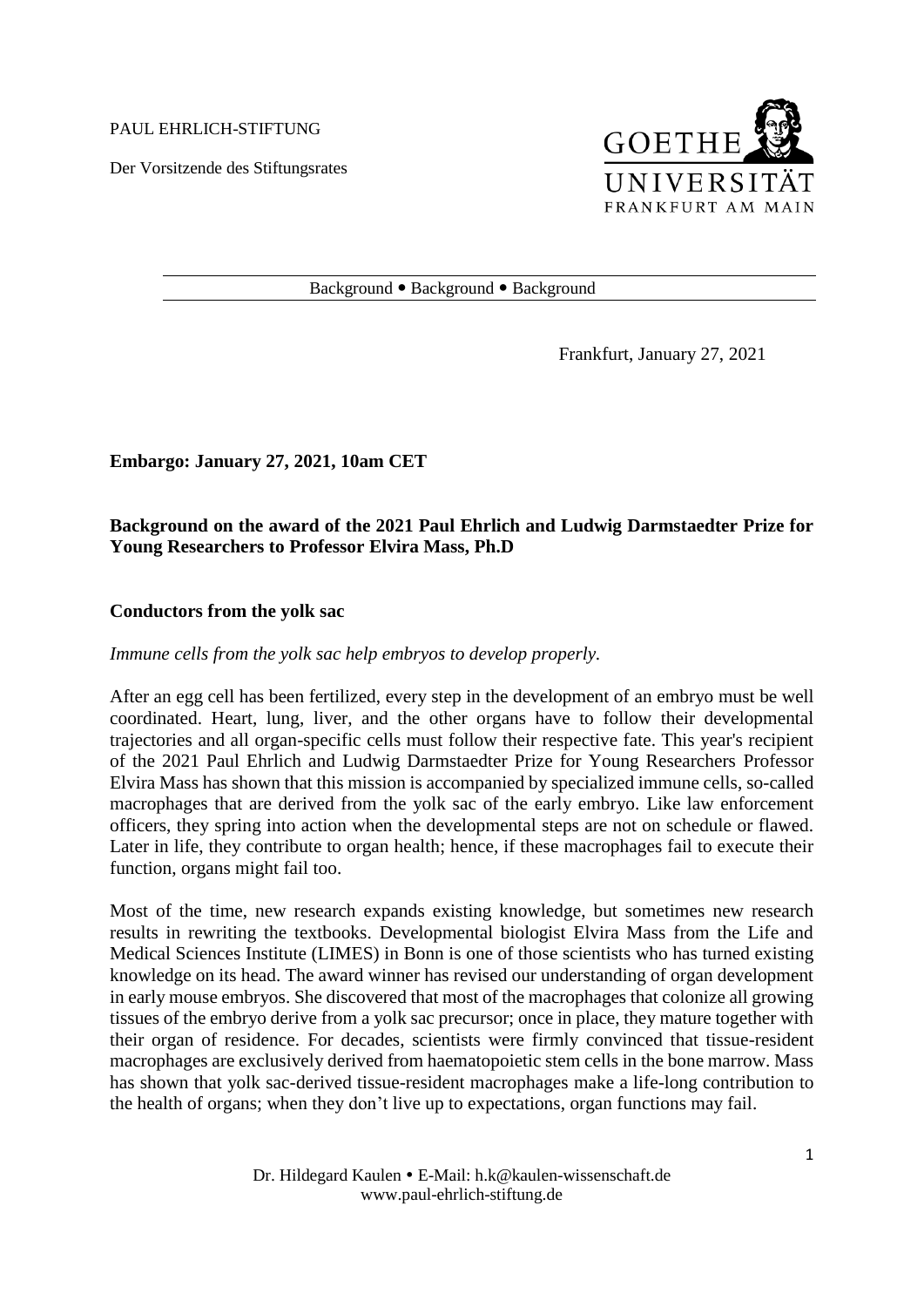## **More than a cleaning crew**

Macrophages belong to the innate immune system of mammals. They are part of their permanently active surveillance system that, like a radar, constantly scans the body for threats. If the innate immune system encounters a problem, it sounds the alarm and calls the specialized immune system with its tailor-made antibodies and killer cells to the scene. Macrophages work as a cleaning force, remove cell debris and scavenge dead or damaged cells. However, they are more than just phagocytes. Macrophages also produce a large range of bioactive molecules and growth factors. In doing so, they ensure that tissues are not only tidied up, but are also provided with essential support for their morphogenesis. To achieve this feat, each organ has its own set of tissue-resident macrophages. These cells are called microglia in the brain, Kupffer cells in the liver and Langerhans cells in the skin, to name just three examples.

Mass created a map for the differentiation and migration of macrophages in the mouse embryo as the cells progress from their immature stage in the yolk sac to fully developed tissue-resident macrophages in the organs where they live on to adulthood. Apart from phagocytosis, one of their main tasks is in sculpturing tissues and supporting their functions.

If indeed these macrophages are so important for the development and health of an organ, the question arises as to what happens when they or their progenitor cells in the yolk sac are mutated or damaged. Observations in patients suffering from tumours in which the tissue-resident macrophages proliferate in an uncontrolled manner helped Mass in answering this question. Often, these so-called histiocytoses exhibit a specific mutation. Mass introduced this mutation in yolk sac-derived tissue-resident macrophages in mice and monitored the development of these genetically manipulated animals. The ill effects of the mutation were particularly evident in brain microglia, which shifted from a homeostatic to a pro-inflammatory phenotype and began to eliminate neighbouring neurons. Eventually, all mice showed damage to the brain that led to paralysis, indicating that mutated microglia caused neurodegeneration. This finding mirrors the clinical phenotype of patients with histiocytosis who often also develop signs of neurodegeneration or behavioural deficits.

## **New approach to neurodegeneration**

"These experiments show that macrophages with certain molecular changes may contribute to the development of neurodegenerative diseases," says Mass about her results. "Even though our results currently only pertain to mice, we ask ourselves what these findings mean for the development of neurodegeneration in humans, such as Alzheimer's or Parkinson's disease. In the light of our findings, it is possible that malfunction of microglia, due to mutation or faulty epigenetic imprinting, may contribute to neurodegeneration. I am firmly convinced that, when looking at the development of diseases, we have to pay much more attention to possible malfunctions of the tissue-resident macrophages than before. "

Mass was also interested in the role of macrophages in other tissues, such as osteoclasts in bones. In healthy bones, bone formation and bone loss are in balance. So-called osteoblasts are responsible for building bones, whereas osteoclasts are breaking them down. Mass was able to show that a defect in the growth and differentiation programme of the yolk sac-derived precursors specifically in osteoclasts impairs their function. This leads to an imbalance between bone formation and bone loss, osteoblasts gain the upper hand and harden the bone. In response, mice with a defect in osteoclast formation recruit new macrophages from the bone marrow, a situation that is not possible in patients, in whom germ-line mutations affect all cells in the